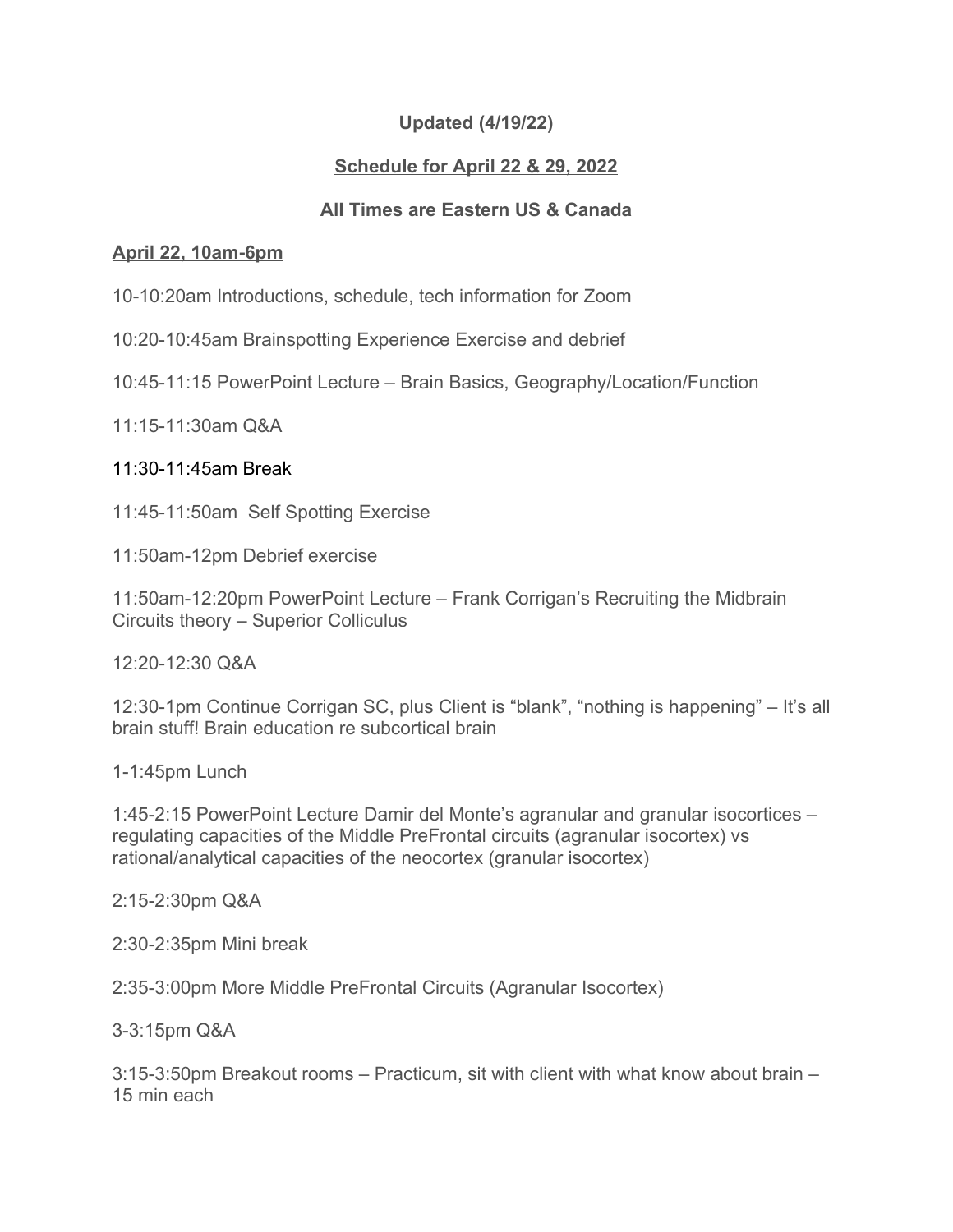3:50--4:00pm Break

4:00-4:30pm Debrief practicum

4:30-4:50 PPT Thalamus

4:50-5pm Q&A

5pm End of Day 1

### **Homework: - Color the SC, IC and midbrain 3 different colors**

Color the 3 areas of the agranular isocortex - vmPFC, OFC, ACC; and granular isocortex (neocortex – rational/analytica/executive functions/conscious

### **April 29, 2021, 10am-2pm Eastern**

10-10:20am Check-in, Q&A

- 10:20-10:50 Review main points from 4/22 PowerPoint Lecture
- 10:50-11:10am Debrief homework of coloring and labeling
- 11:10-11:25am Q&A, Discussion

### 11:25-11:35am Break

- 11:35am 12:00pm PPT Amygdala & Hippocampus
- 12:00pm 12:20pm Q&A
- 12:20 12:40pm Small groups of 4 discuss Amygdala & Hippo

12:40-1:00pm Q&A

1-1:45pm Lunch

1:45-2:30 pm Insula and Affective Neuroscience

2:30-2:50pm Q&A